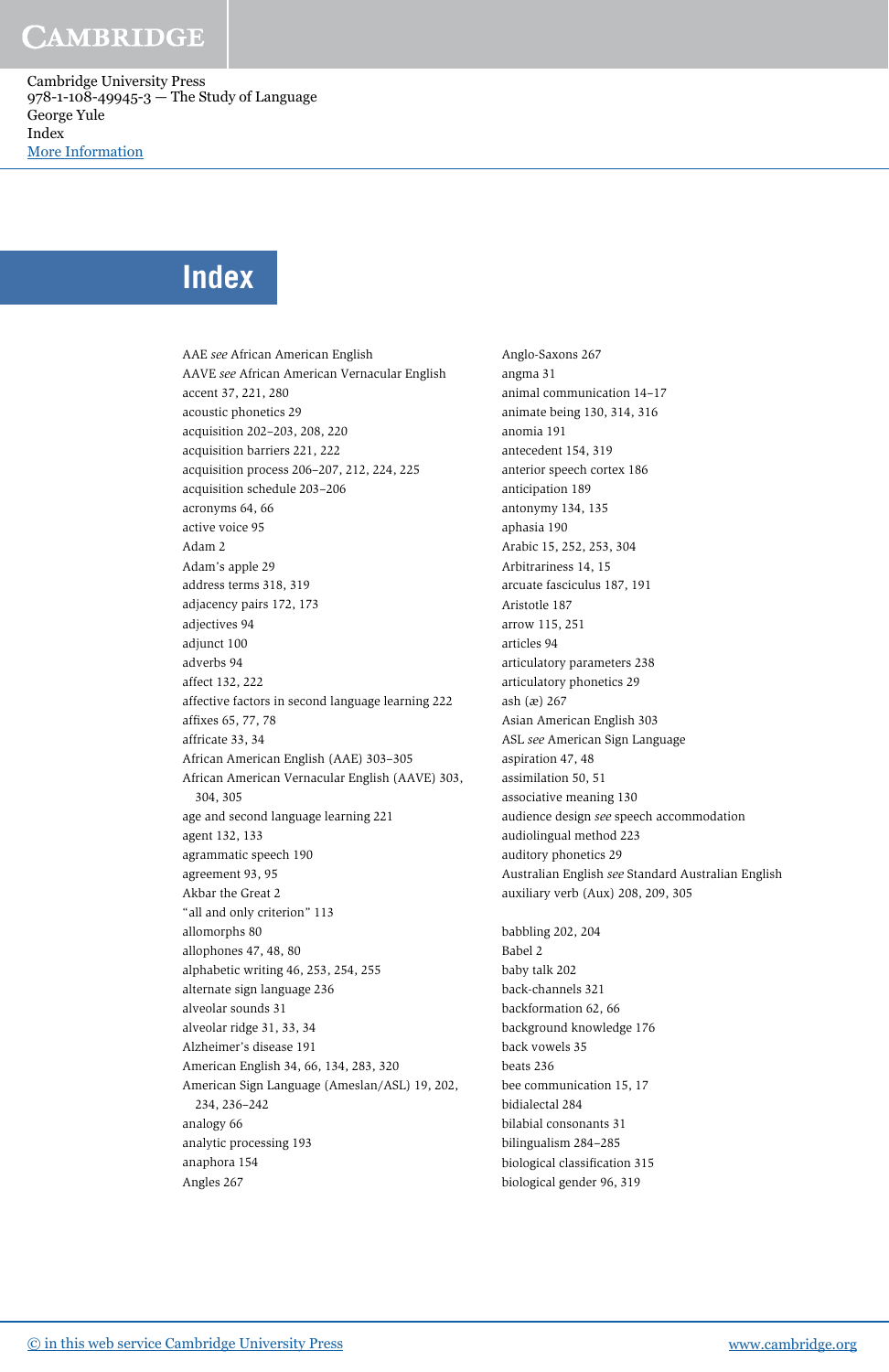Cambridge University Press 978-1-108-49945-3 — The Study of Language George Yule Index [More Information](www.cambridge.org/9781108499453)

Index 363

bipedal (on two feet) locomotion 5 birds 14 Black English see African American English blending 61, 62, 66 bonobo 22 borrowing 60, 66 bound morphemes 77, 78 bound stem 77 "bow-wow" theory 3 brackets 30, 46, 47, 115 brain 7 brain, language areas in 185–187 brain stem 185 Brazilian Portuguese 60 breathing 5 British English 62, 134, 281, 298, 303 British Sign Language (BSL) 236, 238 broadening of meaning 272 Broca's aphasia 190 Broca's area 186, 187 calque 60 Canada 284 Captain Kirk's infinitive 97 careful style 299 caregiver speech 202, 203 casual style 299, 304 cataphora 154 categories 312–313 category change 63 cats 15 cave drawings 248 Caxton, William 222 central vowel 37 Chaucer 268 Cherokee 252 Chicano English 303 child-directed speech 202 chimpanzees 8, 19–20 Chinese 60, 224, 250, 264 Chinese writing 249, 250 cicadas 17 circumfix 65 classifiers 317

Clerc, Laurent 238 clipping 62, 66 closed class of words 77 closed syllables 49

coarticulation effects 50–51 coda 49, 51 cognates 264, 265, 266 cognitive categories 316–317 coherence 170 cohesion 169 cohesive ties 169 co-hyponyms 136 coinage 64 collocation 139 colloquial speech 302 color terms 312 command 157 communication 14 communication strategy 227 communicative approaches 223, 224 communicative competence 227 communicative signals 14, 18 comparative (adjective) 78 comparative reconstruction 265–266 complementary distribution 48 complementary pairs 135 completion point 171 componential analysis 131 compounding 61, 66 comprehensible input 226 concordance 140 conditioned response 21 conduction aphasia 191 conjunctions 77, 94 connectors 171 Conrad, Joseph 221 consonant chart 34 consonant clusters 49 consonantal alphabet 253 consonants 29–34 constancy under negation 155 constituent analysis 99 contact language 287, 288 context 151 contracted negative 305 conventional knowledge 176, 177 convergence 300 conversation analysis 171–173 conversion 63, 64, 66 cooing 202, 204 Co-operative Principle 174–175 corpus callosum 185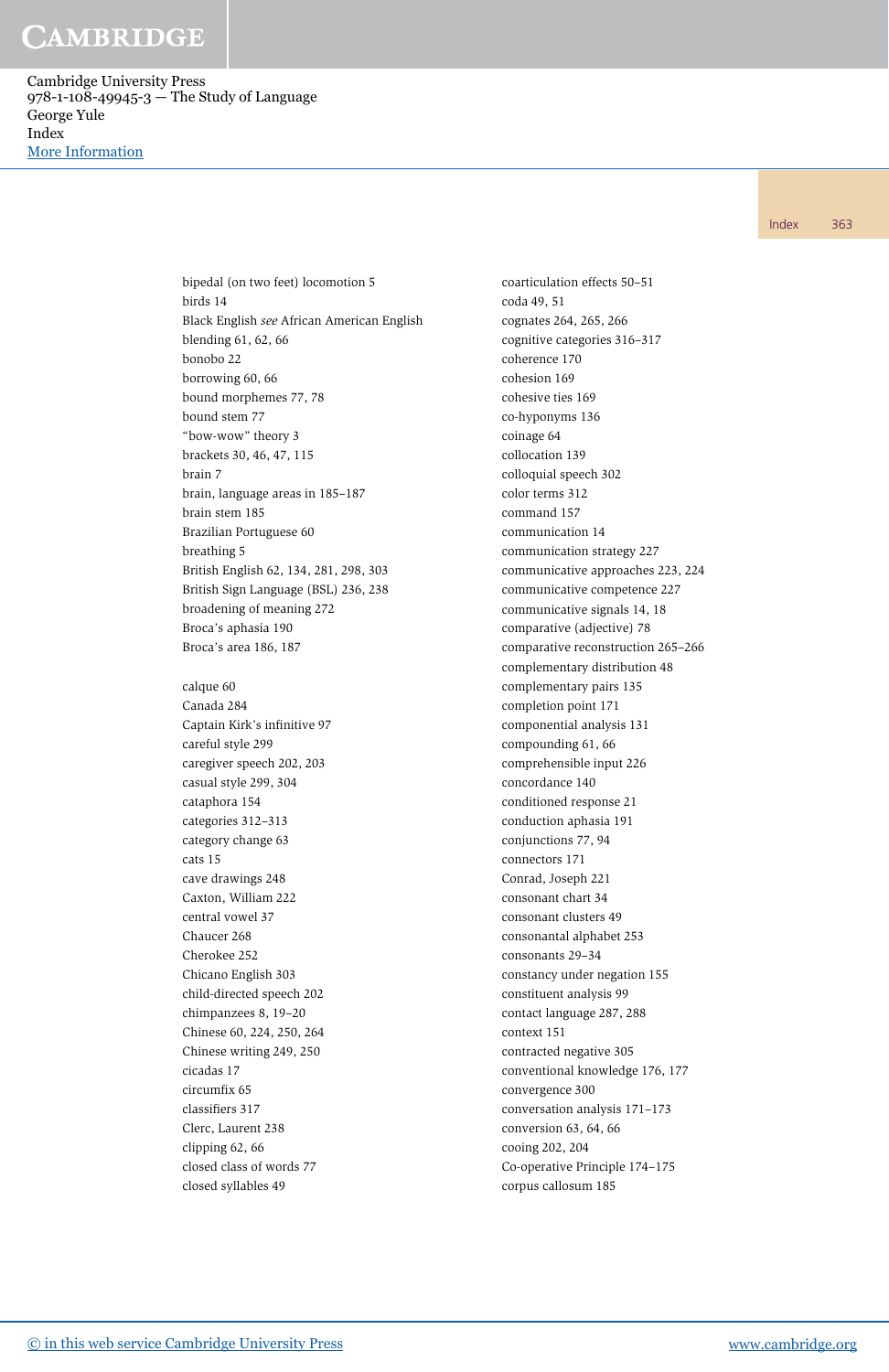Cambridge University Press 978-1-108-49945-3 — The Study of Language George Yule Index [More Information](www.cambridge.org/9781108499453)

364 Index

corpus linguistics 139 correction 207, 210, 225 co-text 151 countable 317 covert prestige 300, 303 creativity 17 creoles 287, 288, 304 creolization 288 critical period 193–194, 221 cross-gender interaction 321 crosslinguistic influence 224 cultural transmission 16 culture 312 cuneiform writing 250 curly brackets 115 Cyrillic alphabet 253 Dani 312 Darwin, Charles 4 Deacon, Terrence 13 deaf education 237 deafness 8, 19, 202, 234, 237, 238, 242 declarative 157 decreolization 288 deep structure 114, 119 deictic expressions 152 deictics 235 deixis 152, 153 dementia 191 dental sounds 31, 47 derivation 65, 66, 80 derivational morphemes 78, 79, 81 descriptive approach 98–99 determiners 207 diachronic variation 272 diacritics 50 dialect 280 dialect boundaries 283, 284 dialect continuum 284 dialect surveys 282, 283 dialectology 281–284 dichotic listening 192–193, 194 Dickens, Charles 298 dictionary 58 diglossia 285 digraph 255 diphthongs 36–37, 49

direct speech act 157, 320 discourse 168, 170 discourse analysis 167–177 displacement 14, 15 distinctive features 46 divergence 301 divine source 2 dogs 14, 15 double articulation 18 double negative 270, 304, 320 duality 14, 18 Dutch 60, 227, 284 Early Modern English 268 Ebonics see African American English education and dialect 297 Egyptian 2 Egyptian writing 249, 252 elicitation procedures 299 elision 51 emblems 235 emotive meaning 130 English as a Foreign Language (EFL) 220 English as a Second Language (ESL) 220, 270 English creoles 288, 304 English grammar 93 English orthography 255 English pidgin 287 English vowel sounds 35 epenthesis 270 eponyms 64 errors 224, 225 Eskimo 314, 315 eth (ð) 31, 267 etymology 59 exchange 189 experiencer 133 expletive insertion 65 expressive aphasia 190 external change 268 face 156 face-saving act 156

face-threatening act 156 facial expressions 171, 240 family trees 262, 263 Fant, Lou 240 feature analysis 46, 239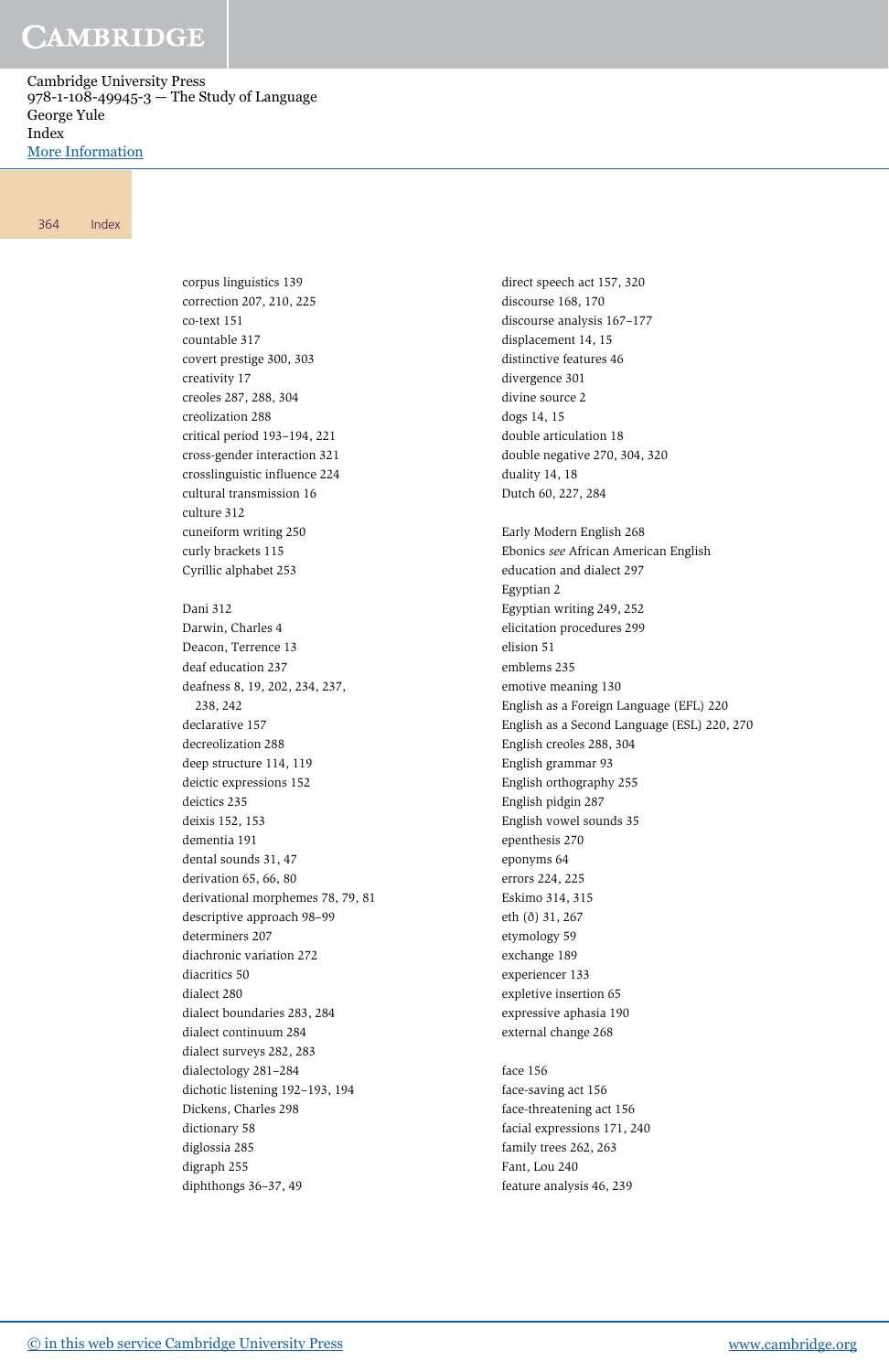Cambridge University Press 978-1-108-49945-3 — The Study of Language George Yule Index [More Information](www.cambridge.org/9781108499453)

Index 365

feminine 96, 315, 319 Filipino 286 filled pauses 172 finger-spelling 240 first language (L1) 220–227 first language acquisition 201–212, 219 first person 95 fixed reference 17 flap 34, 47 Flemish 255 foreign accent 225 foreigner talk 226 formal style 299, 304 forming negatives 210 forming questions 209 fossilization 225 FOXP2 gene 8 free morphemes 77 French 60, 96, 303, 315 French Creole 288 French Sign Language (Langue des Signes Française/ LSF) 236, 238 Freud, Sigmund 187 fricative 33, 60, 92, 266 front vowel 35 functional morphemes 77 functional shift 63 Gaelic 101 Gage, Phineas P. 185 Gallaudet, Thomas 238 Ganda 81 gender 95, 319–321 gender class 96 gendered culture 319 gendered interaction 321 gendered speech 320, 321 gendered structures 320 gendered words 319 generative grammar 113 Genesis 2 genetic source 8 genetics 8 Genie 2, 194, 202 German 60, 96, 264, 318 Germanic 59, 264, 267

glossolalia 14 glottal stops 34, 47 glottis 31, 34 goal (role) 133 gradable antonyms 135 grammar see traditional grammar grammar school 93 grammar–translation method 223 grammar variation 281 grammatical competence 227 grammatical gender 96 Great Vowel Shift 268 Greek 59, 93, 253, 255, 263, 264 Grice, Paul 174 Gricean maxims 174 group solidarity 300 Gua 19 h-dropping 298 habitual action 305 Haiti 288 hand orientation (sign language) 239 hand shape (sign language) 239 Hawai'i Creole English 288 Hebrew 2, 253, 286 hedges 175, 320 helping verbs see auxiliary verbs Herodotus 2 hesitation marker 171 hierarchical organization 118 hieroglyphics 249, 253 high variety 285 high vowel 204 Hindi 264, 286 hiragana 252 Hispanic Americans 303 history of English 267–268 Hmong 61 holistic processing 193 holophrastic speech 205 homonyms 137, 138 homophones 137, 138 Hopi 313, 314, 315, 316 Hungarian 60 hypercorrection 299 hypocorisms 62, 66 hyponymy 134, 135–136, 211

gestures 7, 204, 235–242

glide 33, 36, 49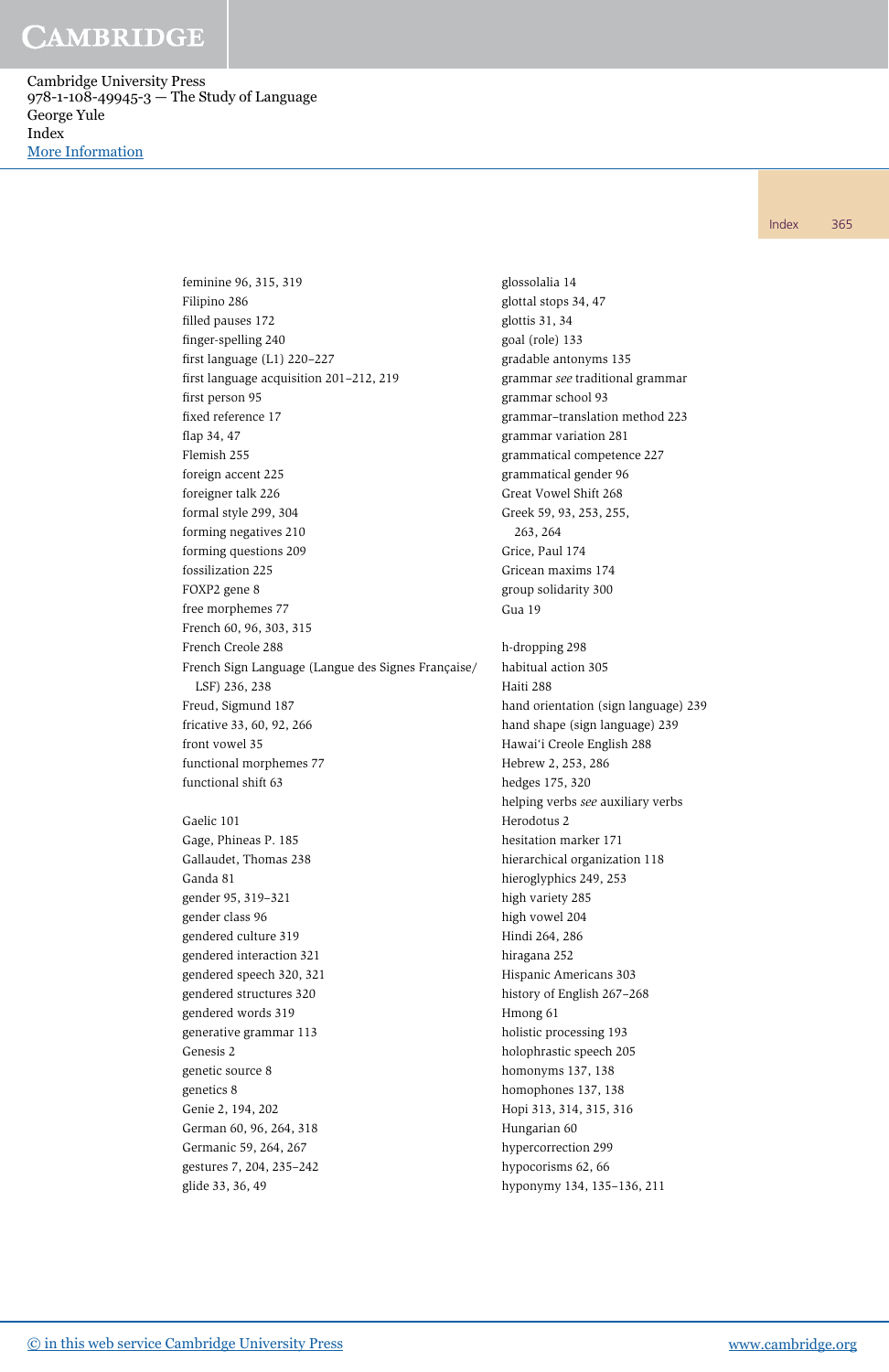Cambridge University Press 978-1-108-49945-3 — The Study of Language George Yule Index [More Information](www.cambridge.org/9781108499453)

#### 366 Index

iconics 15, 235 ideograms 249, 250, 251 idiolect 297 Ilocano 82 implicatures 175, 176 indirect speech act 157, 320 Indo-European 263, 264, 266 inference 153, 154, 176, 193 infinitive 97 infixes 65 inflectional morphemes (inflections) 78, 79 informal style 299 information signals 14 -ing pronunciation 298 innateness hypothesis 8 input 193, 225 insertion sequences 173 instinct 16 instrument 130 instrumental motivation 225 integrative motivation 225 interdental sounds/consonants 31 interference 224 interjections 3 interlanguage 225, 226 internal change 268 International Phonetic Alphabet (IPA) 29 interrogative 157 intonation 193, 202, 204, 209, 221, 320 Inuit 312, 315 Inuktitut 315, 316 inversion 209 IPA see International Phonetic Alphabet Irish English 281 isoglosses 282, 283 Italian 264

Jamaica 288 James IV of Scotland 2 Japanese 60, 101, 220, 252, 311, 319 jargon 301, 302 Jespersen, Otto 3, 5 jokes 242 Jones, Sir William 263 Jutes 267

Kanuri 81 Kanzi 22

Khmu (Kamhmu) 65 kinship terms 313 knowledge structure 177 L1 (first language) 220 L2 (second language) 220 labiodental consonants 31 Labov, William 297, 299 Lakhota 133 Lana 20, 21 language disorders 190, 191 language gene 8 language planning 286 language typology 101 larynx 6, 8, 29, 30, 31, 187 lateralization 193 Latin 59, 93, 266, 267, 270 Latin grammar 96, 97 learner focus 224–227 learning 220 learning through correction 207 learning through imitation 207 left brain 193 left hemisphere 7, 185–186, 191–194 lemurs 17 lexical ambiguity 114 lexical morphemes 77, 80, 190 lexical relations 134–139, 211 lexical rules 116 lexicalization 312, 313, 316 lexifier language 287 linguistic atlas 282 linguistic classification 315 linguistic context 151 linguistic determinism 314 linguistic etiquette 97 linguistic geography 279 linguistic minorities 284 linguistic politeness 156 linguistic relativity 314–316 linguistic variable 296, 297, 298 lip-reading 237 lips 6 liquid 49 literally 271 loan-translation 60 localization view 187

location (in sign) 239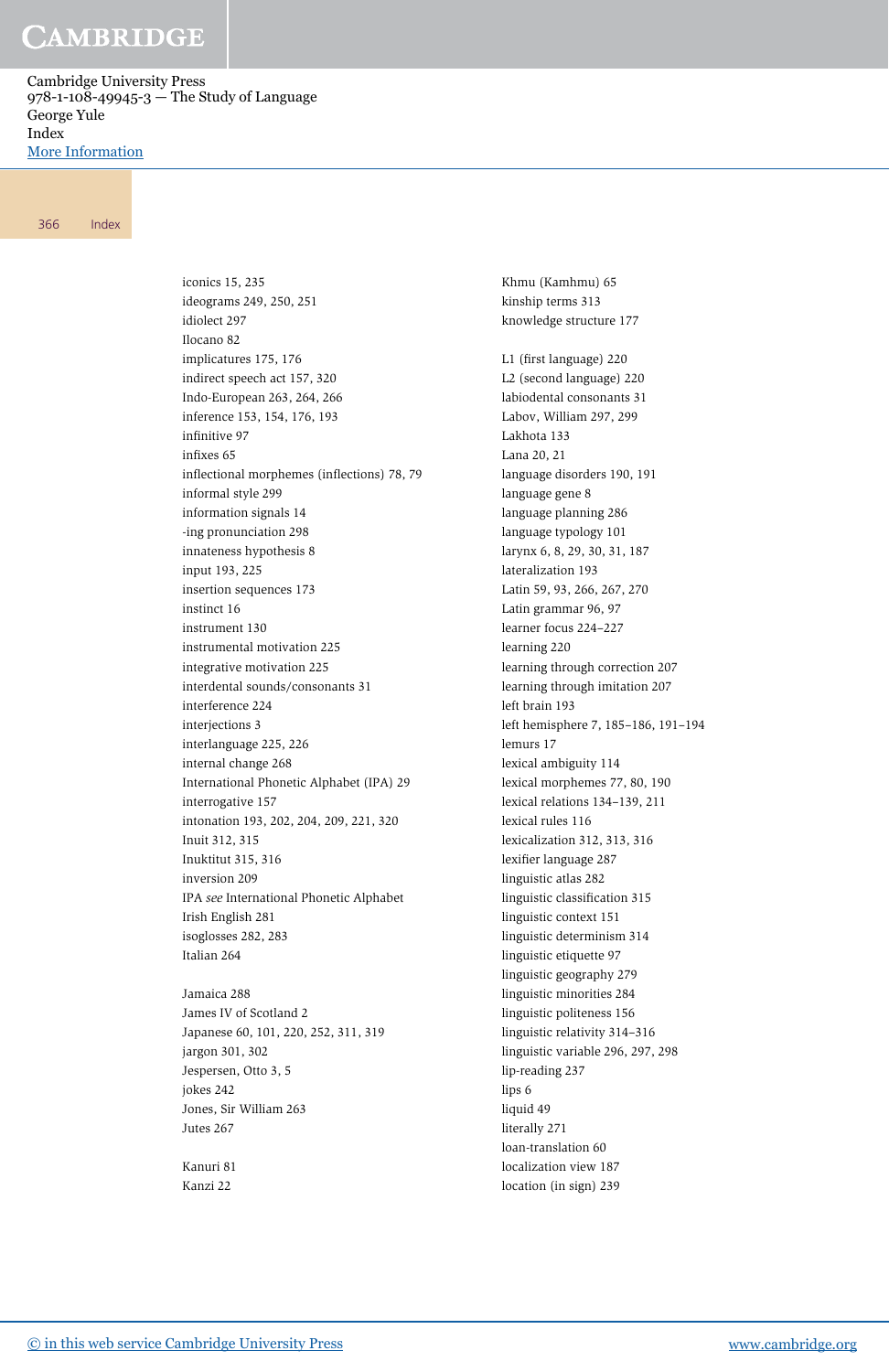Cambridge University Press 978-1-108-49945-3 — The Study of Language George Yule Index [More Information](www.cambridge.org/9781108499453)

Index 367

location (role) 133 logograms 250, 251, 252 loss of inflection 271 low variety 285 majority principle 265, 266 Malagasy 101 Malapropisms 188, 189 Manner maxim 174 manner of articulation 29, 33, 34 manual gestures 7 Manually Coded English (MCE) 237 Marx, Groucho 114 Masculine 96, 319 maxim 174, 175 Mayan 286 meaning 130 meaning of signs 241 men's speech 320 metaphor 187 metathesis 269 metonymy 139 middle-class speech 296–300, 320 Middle English 268 minimal pair 48 minimal set 48 Modern English 63, 268–271 monolingualism 286 Mopan Maya 313 morph 80 morphemes 76–78, 79, 80, 81, 92 morphographic writing 250 morphological description 79 morphological development 208 morphology 76–82, 208, 287 morphs 80 most natural development principle 265, 266 motherese 202 moths 17 motivation 225 motor cortex 7, 187 motor skills 203 mouth 6 movement (in sign) 239 musical source 4

naming 7 narrowing of meaning 272

nasal 50 nasalization 50 native speaker 220, 226 natural class phonemes 46 natural gender 95, 96 natural language, ASL as 237, 242 natural sounds 3 Neanderthal 5 negative face 156–157 negative formation 210 negative test 135 negative transfer 224 negotiated input 226 neologisms 59 neurolinguistics 185 neuter 96 newspaper headlines 168 Nicaraguan Sign Language (NSL) 242 Nim 21 non-countable 317 non-gradable antonyms 135 non-lexicalized categories 316 non-native speaker 226 non-reciprocal use 318 non-standard language 303 non-verbal behavior 235 non-verbal sounds 193 normal speech 51 Norman French 268 NORMS (non-mobile, older, rural, male speakers) 282 North American English 37, 255 Norwegian 60, 313 nouns 94 noun phrase 98–101, 113–117, 132, 133, 208, 313 nucleus 49 number 95, 317, 323, 325 object manipulation 7 objects 100 occupation and dialect 297 Oettinger, Anthony 112 Old English 267, 304 Old Norse 267, 268

one-word stage 205 onset 49, 82

open class of words 77 open-endedness 17 open syllables 49

[© in this web service Cambridge University Press](www.cambridge.org) www.cambridge.org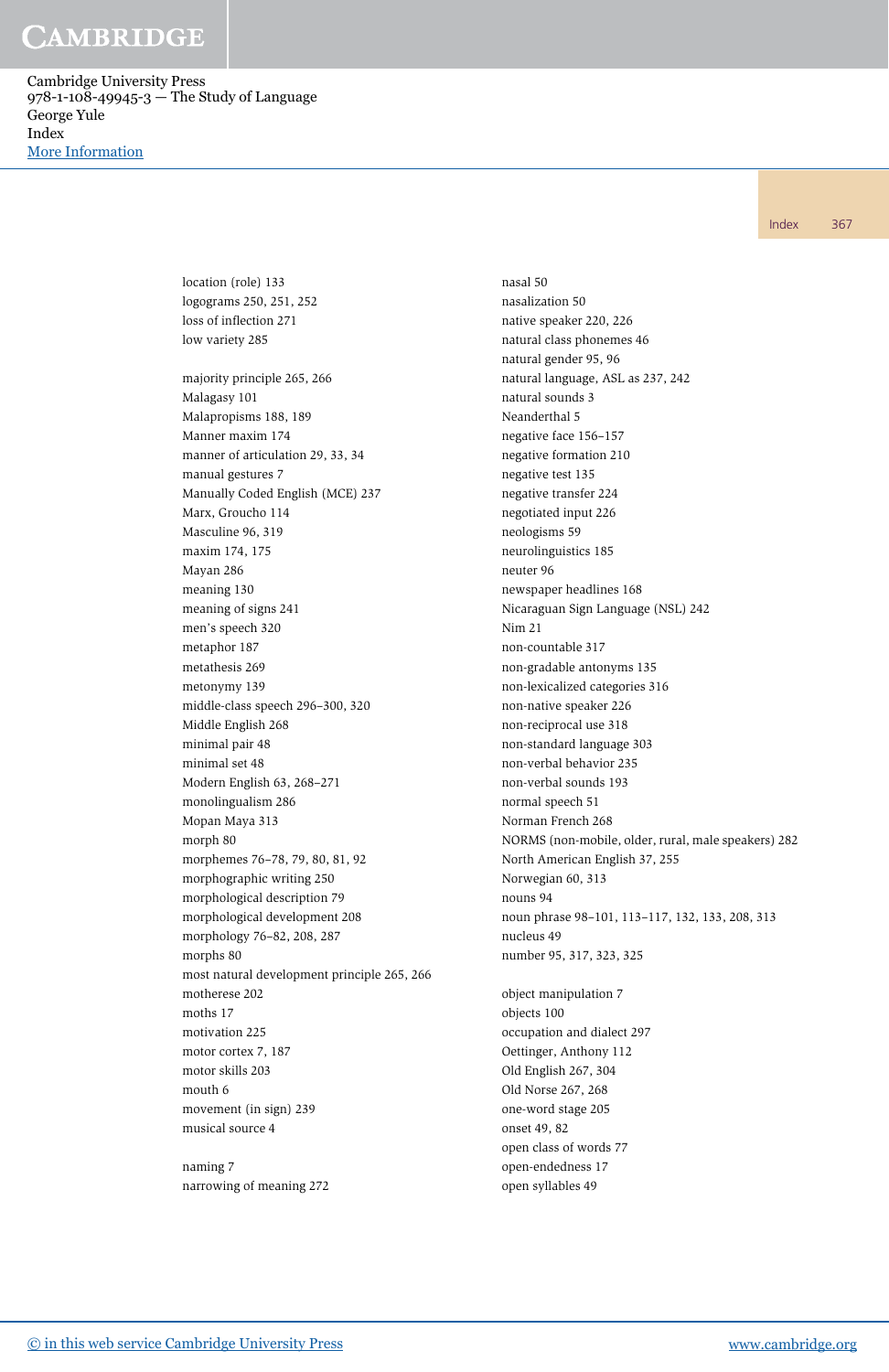Cambridge University Press 978-1-108-49945-3 — The Study of Language George Yule Index [More Information](www.cambridge.org/9781108499453)

#### 368 Index

optimum age (for learning) 221, 222 optional constituent 115 oralism 237, 242 orientation 238, 239 orthography 255 output 226 overextension 211 overgeneralization 208, 224 overlapping speech 171 overt prestige 300 palatal sounds 31 palate 31, 204 Papua New Guinea 287, 313 parts of speech 94 passive voice 95 past participle 78 past tense 76, 78, 80, 95 patient 132 pauses 167 person 95 person deixis 152 pharynx 6, 30 pheromones 17 philology 262 Phoenicians 252, 253 phonemes 46 phones 47 phonetic alphabet 29, 92 phonetics 29 phonographic writing 251 phonological features 239 phonology 45 phonotactics 48 phrasal verbs 63 phrase structure rules 116 Phrygian 2 physical adaptation source 5–6 physical context 151 pictograms 248 pidgins 287 pitch 320 pitch movement 320 pitch range 320 place of articulation 29–31 politeness 156, 302 polysemy 138 "pooh-pooh" theory 3

Portuguese 60, 319 see also Brazilian Portuguese positive face 156 positive transfer 224 possessive inflection 208 post-creole continuum 288 posterior speech cortex 186 postvocalic /r/ 297, 299 pragmatic markers 155 pragmatics 149–157, 167, 193, 227 prefixes 65, 78, 317 prepositional phrase 100, 113 prescriptive approach 97 present participle 78 present tense 78, 95, 169, 208, 281 preservation 242 prestige 268, 288, 299, 300, 303, 320 presupposition 154, 155 primary sign language 236, 242 primes 239 printing 222, 255, 268 productivity 14, 17, 19 pronouns 94–96, 100, 152, 153, 271, 318 pronunciation differences 297 proper noun 94, 99, 113–116, 153 prothesis 270 proto-forms 266 Proto-Indo-European 263 prototypes 137 Psammetichus (Psamtik) 2 Quality maxim 174 Quantity maxim 174 question formation 209 rebus principle 251 rebus writing 251 receptive aphasia 191 reciprocal use 318 reduplication 82 reference 153–154

referential meaning 130

request 156, 157, 191, 205, 226, 300, 318

reflexivity 14 regional dialects 282 register 301 Relation maxim 174 representing signs 240

reversives 135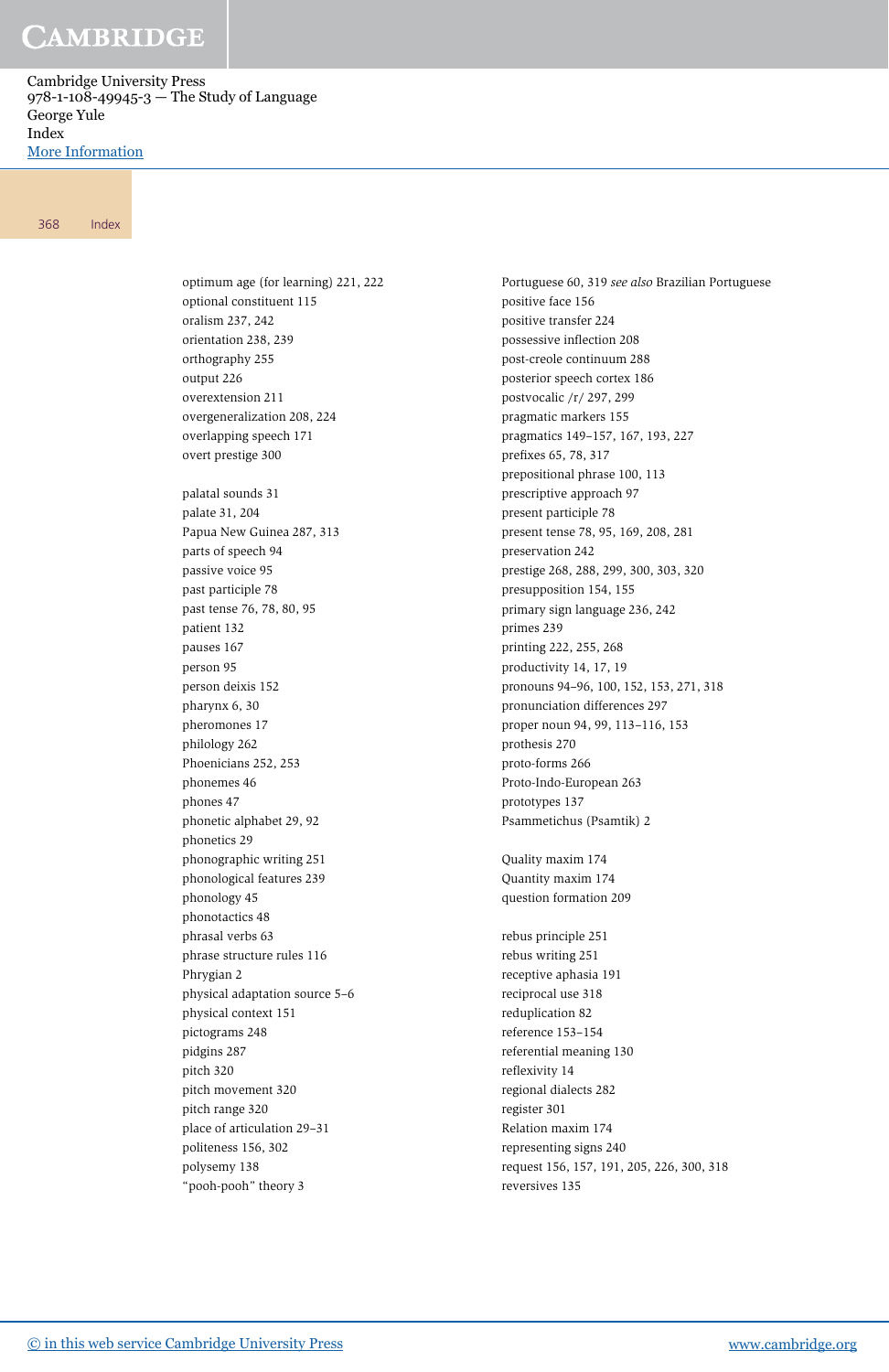Cambridge University Press 978-1-108-49945-3 — The Study of Language George Yule Index [More Information](www.cambridge.org/9781108499453)

Index 369

rhyme 49, 138 rhythm 4, 5, 191, 236 riddles 138 right brain 193 right-ear advantage 193 right hemisphere 184–186, 192–194 rising intonation 209, 320 Roman alphabet 253 round brackets 115 Russian 222, 304 same-gender talk 321 Sanskrit 263, 264 Sapir, Edward 314, 315 Sapir–Whorf hypothesis 314–315 Sarah 20–21 Sarasvati 2 Savage-Rumbaugh, Sue 22 Saxons 267 Schemas 177 Schwa 37, 50 Scottish 98, 149, 269, 280, 301 Scottish English 280 Scottish Gaelic 101 scripts 177 second language (L2) 220 second language learning 220 second person 95 semantic changes 271 semantic development 211 semantic features 131–132 semantic roles 132–133 semantics 129–140, 211 Semitic languages 253 semi-vowels see glides sensitive period 193 Shakespeare, William 138, 153, 268 Sidamo 319 Sierra Leone 288 sign language (or sign) 234 sign language types 236 sign location 239 sign meaning 241 sign representation 241 sign structure 238–240 Signed English 237 signing, movement in 239 silent letters 255, 269

simultaneous translation 237 singular they 319 slang 302 slash marks 46 Slavic languages 253 slips of the brain 189 slips of the ear 189, 239 slips of the eye 239 slips of the tongue 188 snow 314–316 social categories 317–318 social dialects 296 social gender 319 social interaction source 5 social markers 298, 303 social role 204, 319 social stratification 299 social variable 288, 296, 297 socio-economic status 297 sociolect 299 sociolinguistic competence 227 sociolinguistics 296–298 solidarity 156, 318 sound changes 269–270 sound combinations 18, 48 sound loss 269 sound reconstruction 266 sound transcription 37, 50, 51 sound type 45–48, 253, 254 source (role) 133 Spangler, J. Murray 59 Spanish 60, 61, 96, 266, 269, 286, 303 spatial deixis 152 speaker meaning see pragmatics speech accommodation 300 speech acts 156, 157, 170, 320 speech community 295, 299 speech perception 204 speech style 202, 299–301 spelling 32, 36, 45, 58, 247, 254, 268, 269, 280 spelling reformers 255 split infinitive 97 spoken English 22, 237, 254, 255 spoonerisms 188 square brackets 30, 46, 47 Standard American English 280 Standard Australian English 280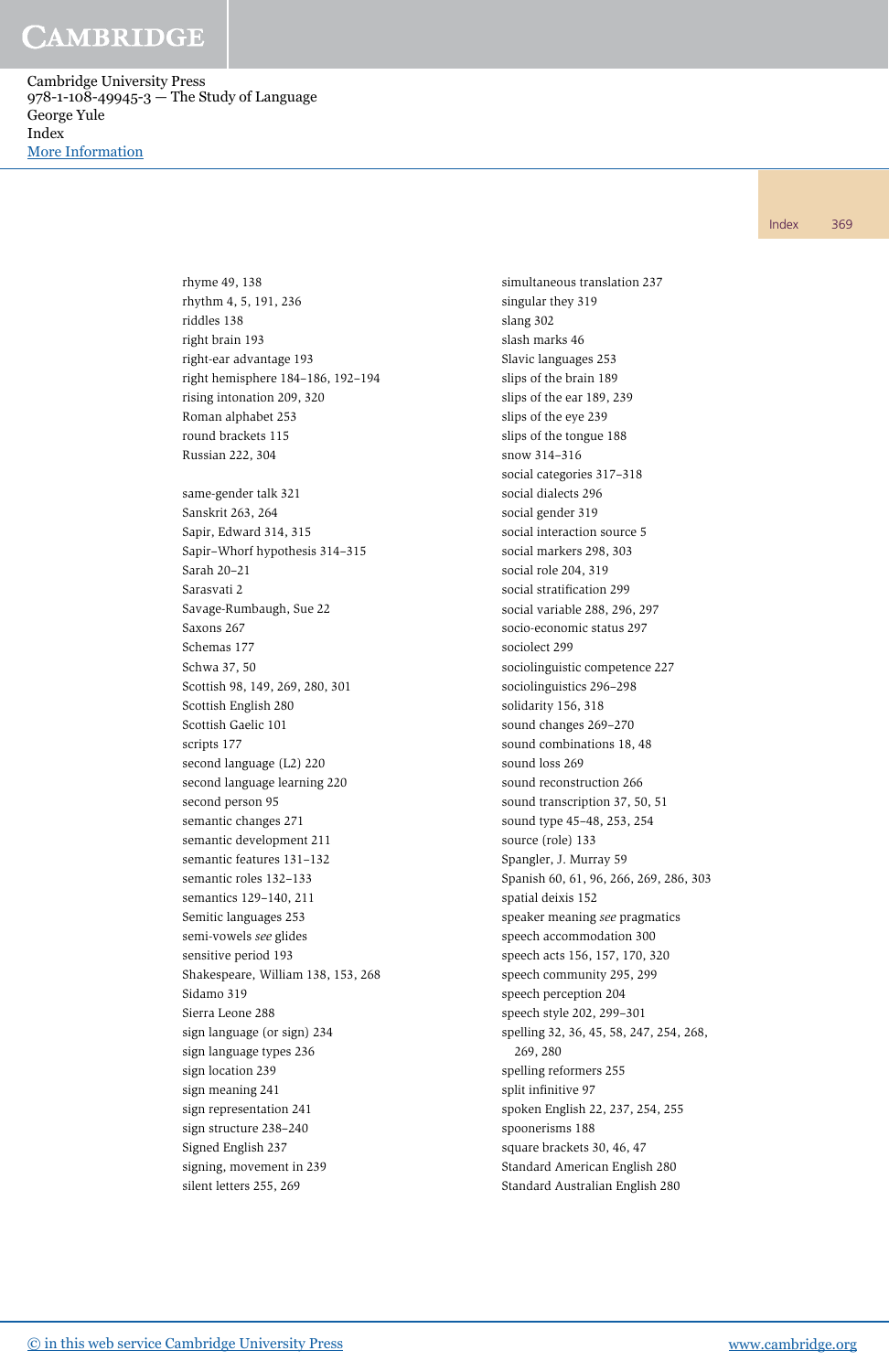Cambridge University Press 978-1-108-49945-3 — The Study of Language George Yule Index [More Information](www.cambridge.org/9781108499453)

#### 370 Index

Standard British English 280 Standard Canadian English 280 Standard English 280, 287, 304 Standard Indian English 280 standard language 280–281, 303 stem 77 Stokoe, William 237, 239 stone tool use 7 stop 33, 51, 266 strategic competence 227 structural ambiguity 114 structural analysis 98 style shifting 299–301 subjects 100 sucking behavior 203 suffixes 65 Sumerians 250, 251, 252 superlative (adjective) 78 superordinate terms 136 surface structure 114–115, 119 Swahili 76, 93, 279, 286, 317 swear words 302 syllabary 252 syllabic writing 252 syllables 48–49 synchronic variation 272 synonym 134 synonymy 134 syntactic analysis 113–115 syntactic changes 270–271 syntactic rules 113, 116, 130 syntactic structure 117–119, 130, 171 syntax 112

T/V distinction 318 taboo terms 302 tag questions 320 Tagalog 82 task-based learning 227 tautology 174 teaching method 222–223, 237 teeth 6 telegraphic speech 206, 208 temporal deixis 152 tense 95 test-frames 98 Terrace, Herbert 21 texting 251

thematic roles 132 theme 132, 133 theta 31 third person 95, 304 thorn  $(\beta)$  267 tic-tac 236 tilde 50 time concepts 313 tip of the tongue 188 Tok Pisin 287, 288 tongue 6 tool-making source 7 trachea 29 traditional grammar 93–96 transfer 224 tree diagrams 117–118 Turkish 93 turn-taking 171, 173 two-handed signs 239 two-word stage 205 upward mobility 300 using language 22 uvula 37 uvular sounds 37 variation in grammar 281 velar fricative 269 velar sounds 31, 204 velar stop 269 velum 31, 37 verbs 94 verb phrase 115, 116, 117 vernacular 285, 303, 304 vervet monkeys 17 Victor, the wild boy of Aveyron 2 Viki 19 Vikings 19 vocal folds 29 vocal tract 5, 6, 19, 28–30, 35, 44, 45, 320 vocalization 6 voiced sounds 29, 31 voiceless glottal 31 voiceless sounds, 29, 31, 50, 266 voiceless stop 46, 49, 92 von Frisch, Karl 17 vowel chart 35 vowels 34–36